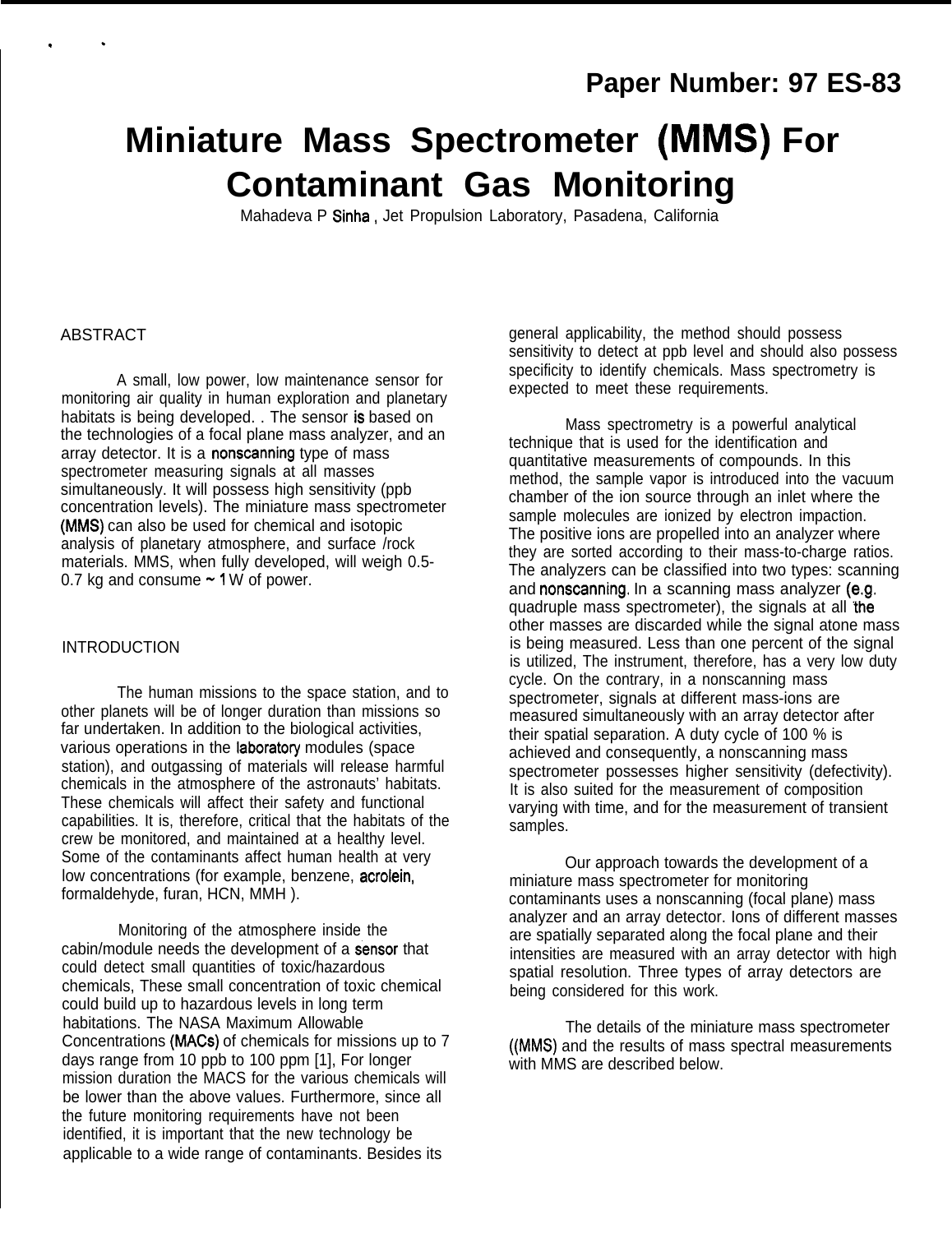# MAIN SECTION

.

●

The miniature mass spectrometer (MMS), developed at JPL, is based on a double sector mass analyzer (Mattauch-Herzog geometry).

The analyzer is shown schematically in Fig. 1.



Figure 1: Focal Plane Mass Spectrometer of Mattauch-Herzog Geometry

The ions, formed by electron impact on gaseous molecules in the ion source, are accelerated into a beam that enters the electrostatic sector instrument, Parallel rays of ions emerge from the electrostatic sector and enter the magnetic sector where the ions of different masses are deflected along circular paths of different radii. The different mass ions are thus spatially separated along the focal plane located at the exit of the magnet. This design of the analyzer provides both direction and energy/veiocity focusing for the ions at the focal plane as shown in the Fig. 1 (i.e., the ions of the same mass in the ion beam starting from the source with different directions and a spread in energy are brought to focus at the focal plane), The feature relaxes the stringent requirement of controlling the spread in ion energy (as required in a single sector mass analyzer) and thus simplifies the design of the source. The resolution of the MMS is estimated to be -400 with  $\pm 1$  V of ion energy spread,

We have successfully overcome the large size and weight problems historically associated with a magnetic sector. This was accomplished by using emerging magnetic materials and novel design features for the analyzer [2].

The electrostatic sector (ESA) was fabricated from a single piece. The ion source, ESA, and the magnetic sector are all mounted on a single plate. This arrangement facilitates the alignment and makes the analyzer compact and rugged. Figure 2 shows a photograph of the analyzer.

The MMS has focal length of 2.5 cm and covers a mass ratio  $M_{\text{max}}/M_{\text{min}}$  of 6, The MMS can measure, for example, all the masses from 30 u to 180 u simultaneously. Different mass ranges can be covered by stepping the ion energy in the ion source, Mass ratio/range can be extended by increasing the length of the focal plane.



Figure 2: Photograph of the miniature mass spectrograph

Suitability of different types of array detector are being investigated. These include a new electro-optical ion detector [3], array detector fabricated by metal anodes deposition on a silicon wafer along with its associated electronics [4], and a array detector based on Active Pixel Sensor (APS) elements [5,6]. Here the light collecting diode will be replaced by metal strips to collect ion images.

RESULTS - The performance of the analyzer has been demonstrated. For this purpose a conventional ion source with thermionic electron emitter was interfaced with the analyzer (see Fig. 2). The detector, consisting of a channeltron with a slit in front of it, was placed at the focal plane. The detector assembly was mounted on micrometer support in order to move them in operation. Their translation allowed the measurement of intensities of different mass ions separated along the focal plane, Figures 3-5 show the mass spectra thus measured by MMS,



Figure 3: Mass spectrum of air measured by MMS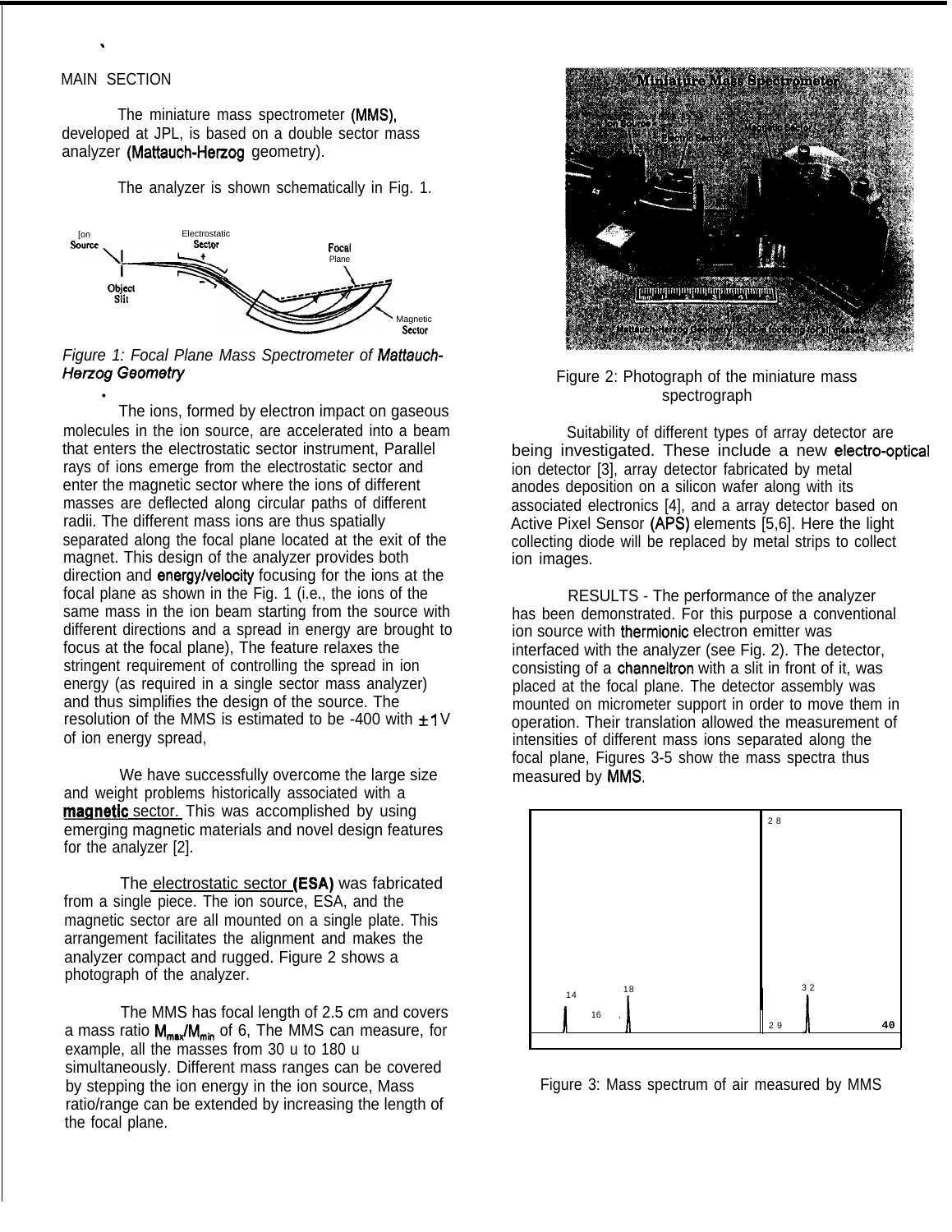

Figure 4: Krypton isotope mass spectrum measured by MMS



Figure 5: Xenon isotopes mass spectrum measured by MMS.

DISCUSSIONS - The results show the resolution of the MMS to be -312, The base line resolution of the instrument will enable high quality isotope ratios measurements of various elements. The mass of the present design of the analyzer shown in figure 2 is 230 g,

A conventional ion source based on thermionic emission of electrons from an electrically heated re filament was used. However, this requires a power in the range of 3-4 W for the generation of needed 100-  $200 \mu A$  of electron emission current,

Work on the development of a low power ion source ( 0.5- 1.0 W) is presently being performed in our laboratory. A suitable array detector as discussed above is also being developed. The expected performance of

the MMS with the new ion source and the array detector is listed in Table 1,

| Table I     |                                          |
|-------------|------------------------------------------|
| Weight      | 500-700 g (Includes Power Supply         |
|             | And Pump)                                |
| Power       | 1 - 2 W (operational), m W (standby)     |
| <b>MMS</b>  | $\overline{10 \text{ cm}}$ x 5 cm x 4 cm |
| dimensions  |                                          |
| lon source  | <b>Thermionic</b>                        |
| Mass range  | $2 - 250u$                               |
| Sensitivity | Single ion measurement                   |
| Resolution  | -400                                     |

Besides its performance listed above, the MMS is ideal for exploiting the advantages offered by a microbore capillary column ( $\leq$  50  $\mu$ m i.d.) gas chromatography. This is enabled by the high sensitivity and temporal resolution of the miniature mass spectrometer. A microbore column offers high efficiency for separating compounds from their mixture [7]. At the same time such a column due to its small cross sectional area introduces a extremely small gas load into the ion source, and thereby, minimizes the pumping needs for the mass spectrometer. A short length (1-3 m) of a microbore capillary column provides adequate separation for volatile organic compounds in < 60s. The peaks of separated compounds eluting from the such a short microbore column are particularly narrow and closely spaced. Their mass spectral measurements with a scanning type of MS is generally not feasible [8]. Simultaneity of measurement for different mass ions with 100 % duty cycle will overcome this problem. Combination of the MMS with this column will provide a fast, high performance GC-MS instrument without significant increase in the mass, power and pumping need for the mass spectrometer. Such a microbore capillary column gas chromatography and MMS combination will be immensely useful for monitoring, if the chemicals in the astronauts habitats are found to contain a mixture of many compounds.

# ACKNOWLEDGMENTS

The research described in this paper was carried out by the Jet Propulsion Laboratory, California Institute of Technology, under a contract with the National Aeronautics and Space Administration.

# **REFERENCES**

1, Listing of Spacecraft Maximum Allowable Trace Gas Concentrations, Johnson Space Center Houston, TX, Document No. 20584; also NASA Document No. NHB-8060. I B, and references therein.